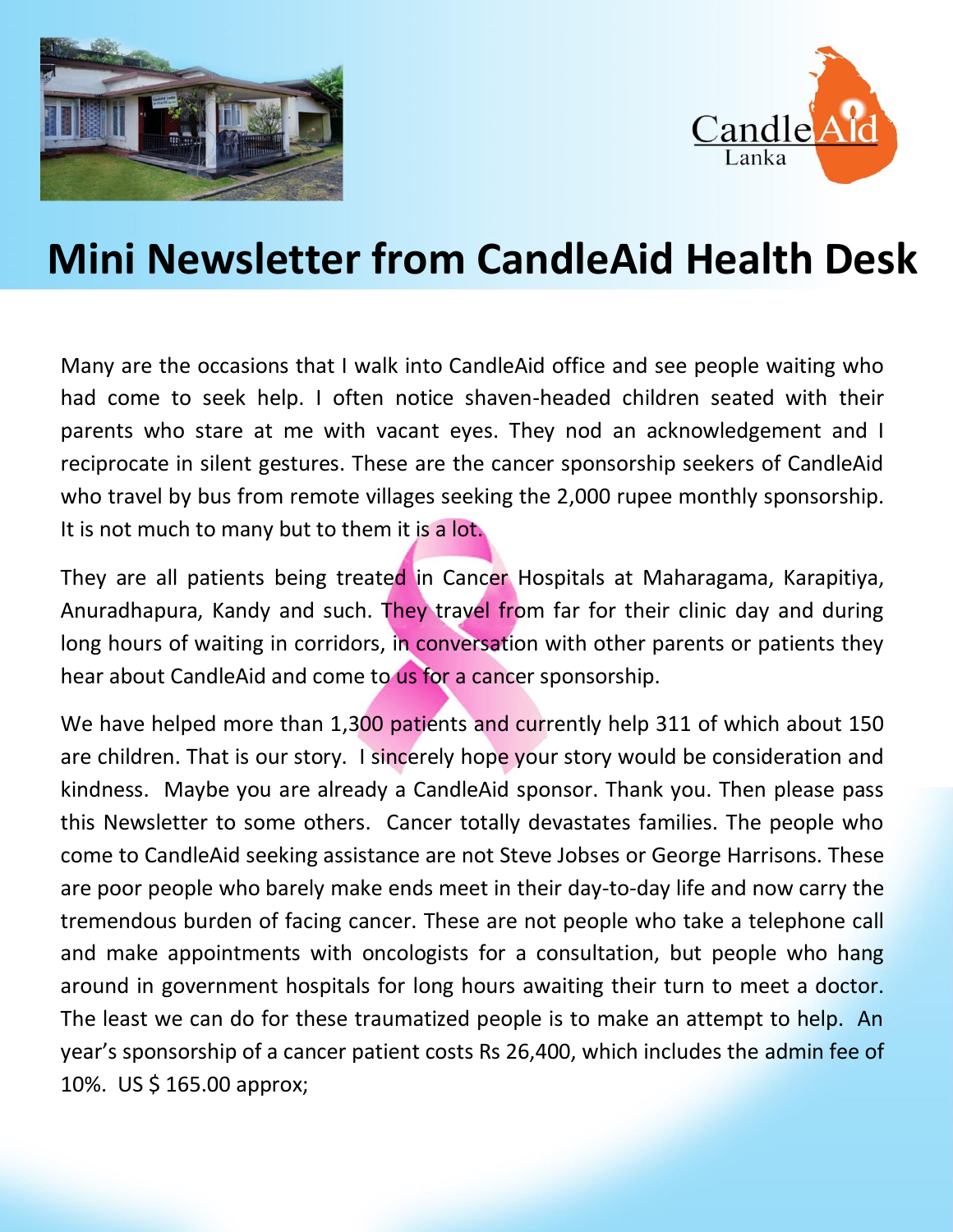## **SOME OF OUR SPONSORED PATIENTS**

#### **Ashok Madurusinghe**

**Madurusinghe** (50 years) worked as a security guard to make a living for him and his mother **Seelavathi.** She is 70 plus years old and is a very sick person. They lived in a shack in Mirihana. Madurusinghe was diagnosed with cancer and now is a resident patient at the Maharagama hospital. The mother could not survive alone and now lives in a temple near her son's cancer hospital. She has a ramshackle life which has no easy answers. They are assisted by CandleAid.



### **Krishan Tharindu**

**Krishan Tharindu** is a 11-year old Leukemia patient. His father, a farmer, is the sole breadwinner for a family of 7. They live in the village of Galenbindunu Wewa. The child travels a great distance with his father every week to attend the cancer clinic in Maharagama. The Clarendon Foundation from Los Angeles is sponsoring him.



#### **K. Piyadasa**

**K. Piyadasa** is a 73-year-old ex-lorry-driver from a village near Hambantota. He suffers from abdominal cancer and has had three surgeries. His right leg is amputated from the knee due to diabetes. He has a son and two daughters and only the elder daughter helps the parents with her meagre earnings. Piyadasa is sponsored by a lady from Singapore.

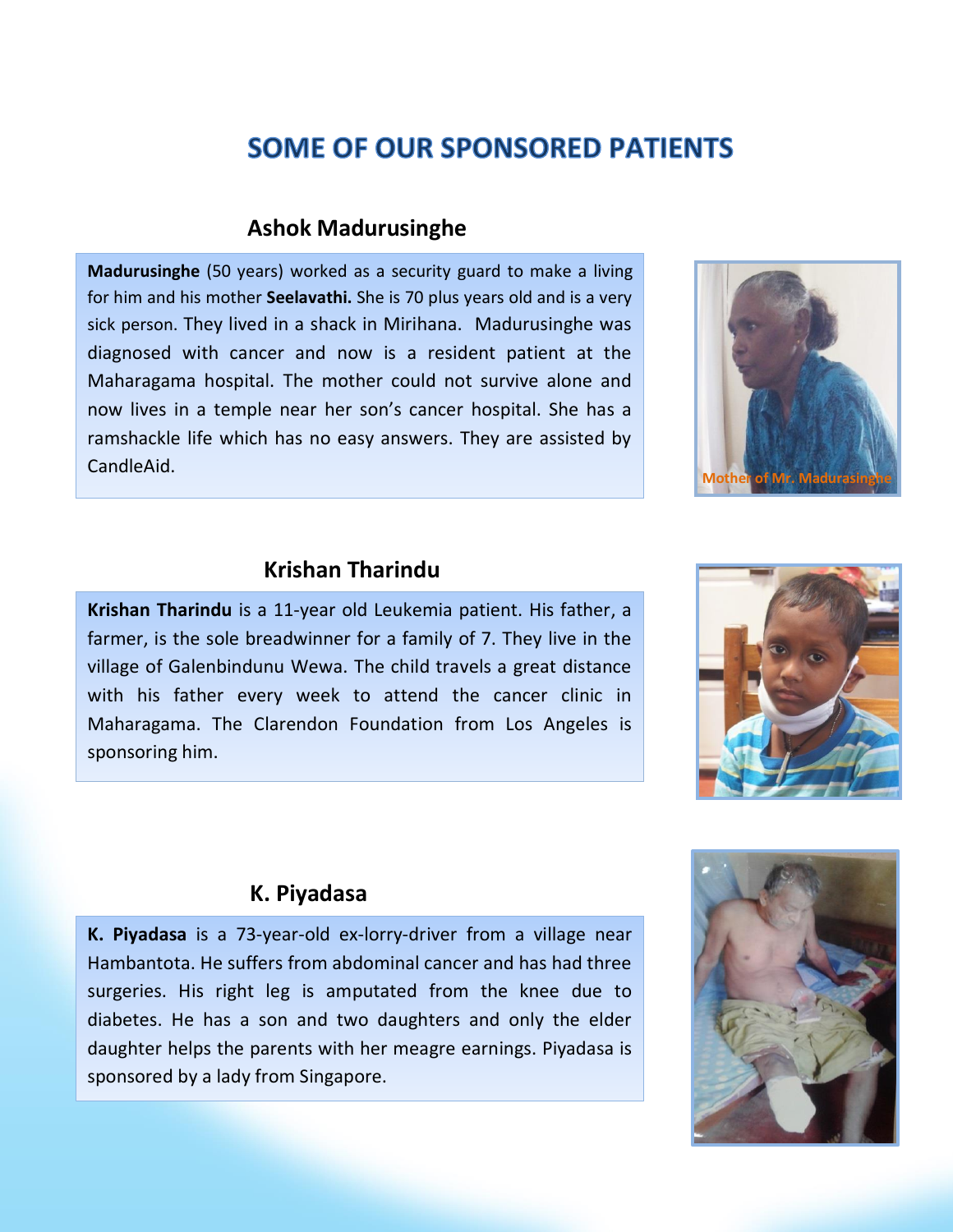In addition to the monthly cancer sponsorship program we do have two trust funds set up to help patients. R & D Fund is purely for cancer patients whilst the Sigiri Fund is for patients with other health issues. These funds have been set up through the kind generosity of two CandleAid supporters.

Iresha is a 28-year old mother of 3 children. She suffers from thyroid follicular cancer. Her husband is a daily-wage earning carpenter. Iresha is in our cancer sponsorship program. She was requested by the hospital to get a whole body Radio Iodine scan which costs rupees 18,000. If she were to get it done at the hospital, it was going to be a long wait. As the cost to get it done outside was almost an entire month's earnings of the husband Iresha sought assistance from CandleAid. The scan payment was done by Candle Aid through the R & D Fund.



13-year old Tharuka Lakshan is from Monaragala. He is a Leukemia patient. The father too is ill with dysfunctional kidneys. The doctor has ordered a MRD test for Tharuka which cannot be done in Sri Lanka. The test has to be done in India and the cost is Rs 40,000 to send the bone marrow to India. As Tharuka's father is ill he cannot earn a decent living and has to feed a family of 6. CandleAid through the Sigiri Trust Fund paid Rs 40,000 for Tharuka's MRD test which was done in India.